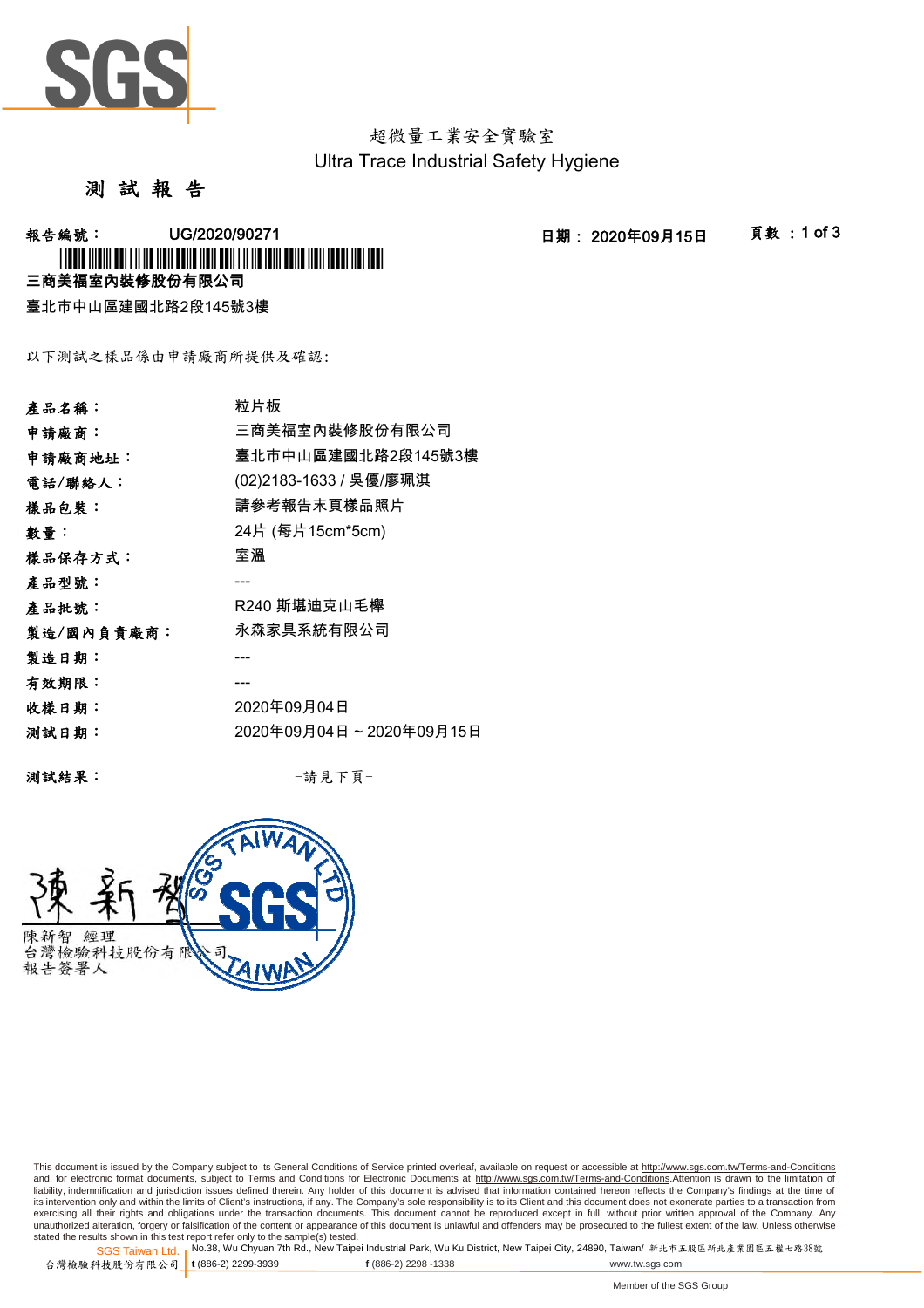

# 超微量工業安全實驗室 Ultra Trace Industrial Safety Hygiene

# 測 試 報 告

### **報告編號: UG/2020/90271 - 2020年09月15日 - 頁數:2 of 3** 三商美福室內裝修股份有限公司 \*UGCO AND AN TALLAR ADALDER AND ADALY AND ADALY AND ADALY AND ADDRESS AND

臺北市中山區建國北路2段145號3樓

#### 測試結果:

| 测試項目      | CAS NO. | 測試方法                         | 測試結果  | 定量/偵測<br>極限 | 單位   |
|-----------|---------|------------------------------|-------|-------------|------|
| 甲醛釋出量-最大值 | $---$   | CNS 2215方法,以分光光度計(UV/VIS)檢測。 | 0.399 | 0.0290      | mg/L |
| 甲醛釋出量-平均值 |         | CNS 2215方法,以分光光度計(UV/VIS)檢測。 | 0.392 | 0.0290      | mg/L |

備註:

1.測試報告僅就委託者之委託事項提供測試結果,不對產品合法性做判斷。

2.本測試報告之所有檢驗內容,均依委託事項執行檢驗,如有不實,願意承擔完全責任。

3. 本報告不得分離,分離使用無效。

4.若該測試項目屬於定量分析則以「定量極限」表示;若該測試項目屬於定性分析則以「偵測極限」表示。

5.低於定量極限/偵測極限之測定值以 "N.D."或" 陰性 " 表示。微生物測試低於定量極限以"<定量極限值"表示。

 $6.$  甲醛釋出量: 一

| 記號              | 甲醛釋出量平均值 | 甲醛釋出量最大值 |  |
|-----------------|----------|----------|--|
|                 | $0.3$ 以下 | $0.4$ 以下 |  |
| $0.5$ 以下<br>⊸ ⊢ |          | $0.7$ 以下 |  |
| ່ າ             | $1.5$ 以下 | 2.1以下    |  |

- END -

This document is issued by the Company subject to its General Conditions of Service printed overleaf, available on request or accessible at http://www.sgs.com.tw/Terms-and-Conditions and, for electronic format documents, subject to Terms and Conditions for Electronic Documents at http://www.sgs.com.tw/Terms-and-Conditions.Attention is drawn to the limitation of liability, indemnification and jurisdiction issues defined therein. Any holder of this document is advised that information contained hereon reflects the Company's findings at the time of its intervention only and within the limits of Client's instructions, if any. The Company's sole responsibility is to its Client and this document does not exonerate parties to a transaction from exercising all their rights and obligations under the transaction documents. This document cannot be reproduced except in full, without prior written approval of the Company. Any unauthorized alteration, forgery or falsification of the content or appearance of this document is unlawful and offenders may be prosecuted to the fullest extent of the law. Unless otherwise stated the results shown in this test report refer only to the sample(s) tested.

SGS Taiwan Ltd. <sub>I</sub>No.38, Wu Chyuan 7th Rd., New Taipei Industrial Park, Wu Ku District, New Taipei City, 24890, Taiwan/ 新北市五股區新北產業園區五權七路38號 台灣檢驗科技股份有限公司 t (886-2) 2299-3939 **t** (886-2) 2299-3939 **f** (886-2) 2298 -1338 www.tw.sgs.com